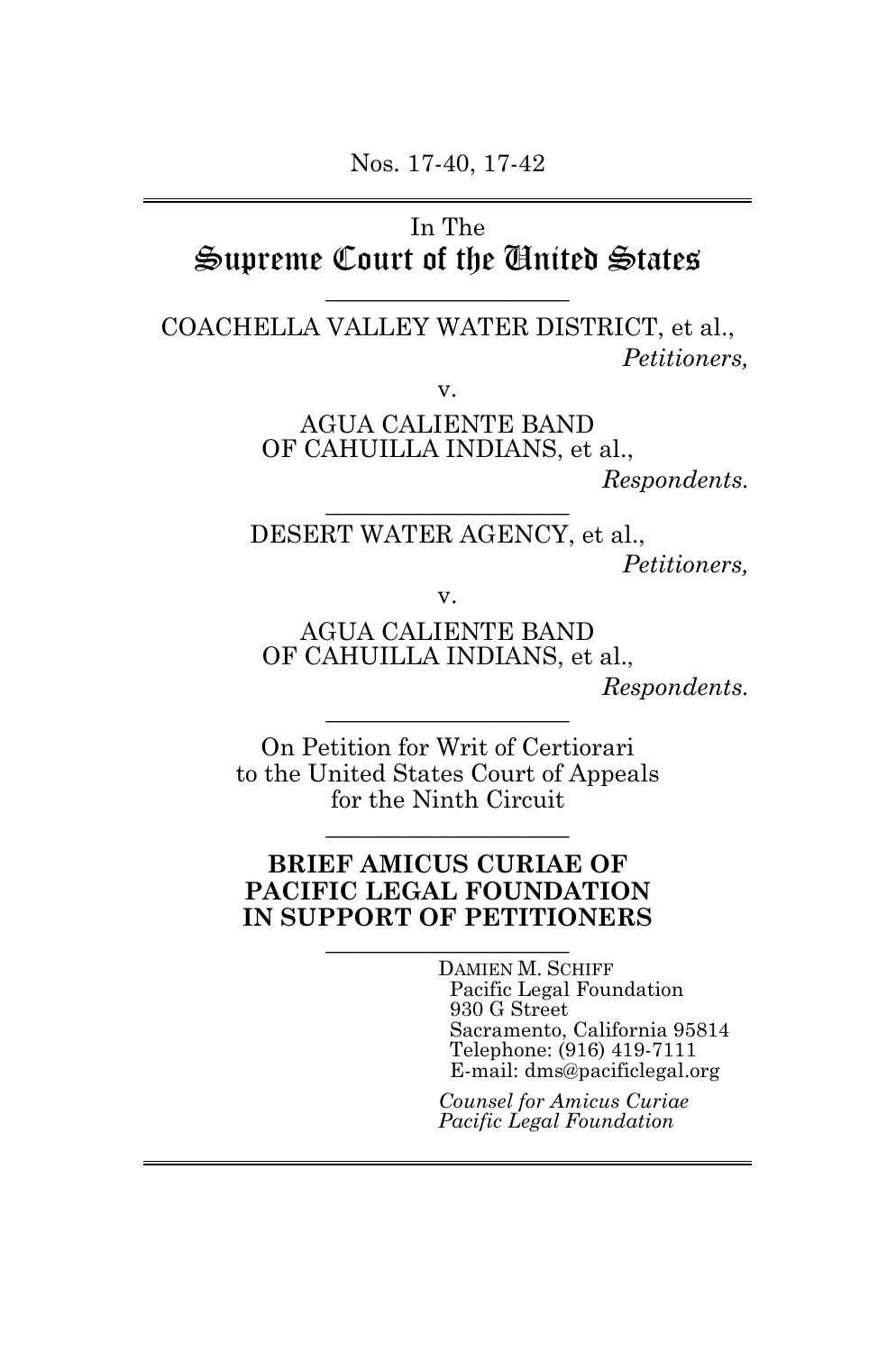#### **QUESTIONS PRESENTED**

#### $(17-40)$

Whether, when, and to what extent the federal reserved right doctrine recognized in *Winters v. United States*, 207 U.S. 564 (1908), preempts state law regulation of groundwater.

#### (17-42)

1. Whether the Ninth Circuit's standard for determining whether a federal reserved water right impliedly exists—that the right impliedly exists if the reservation purpose "envisions" use of water conflicts with the standard established by this Court in *United States v. New Mexico*, 438 U.S. 696 (1978), which the petitioners contend held that a federal reserved water right impliedly exists only if the reservation of water is "necessary" to accomplish the primary reservation purposes and prevent these purposes from being "entirely defeated."

2. Whether the reserved rights doctrine applies to groundwater.

3. Whether the Agua Caliente Band of Cahuilla Indians ("Tribe") has a reserved right in groundwater, and in particular whether the Tribe's claimed reserved right is "necessary" for primary reservation purposes under the *New Mexico* standard in light of the fact that the Tribe has the right to use groundwater under California law.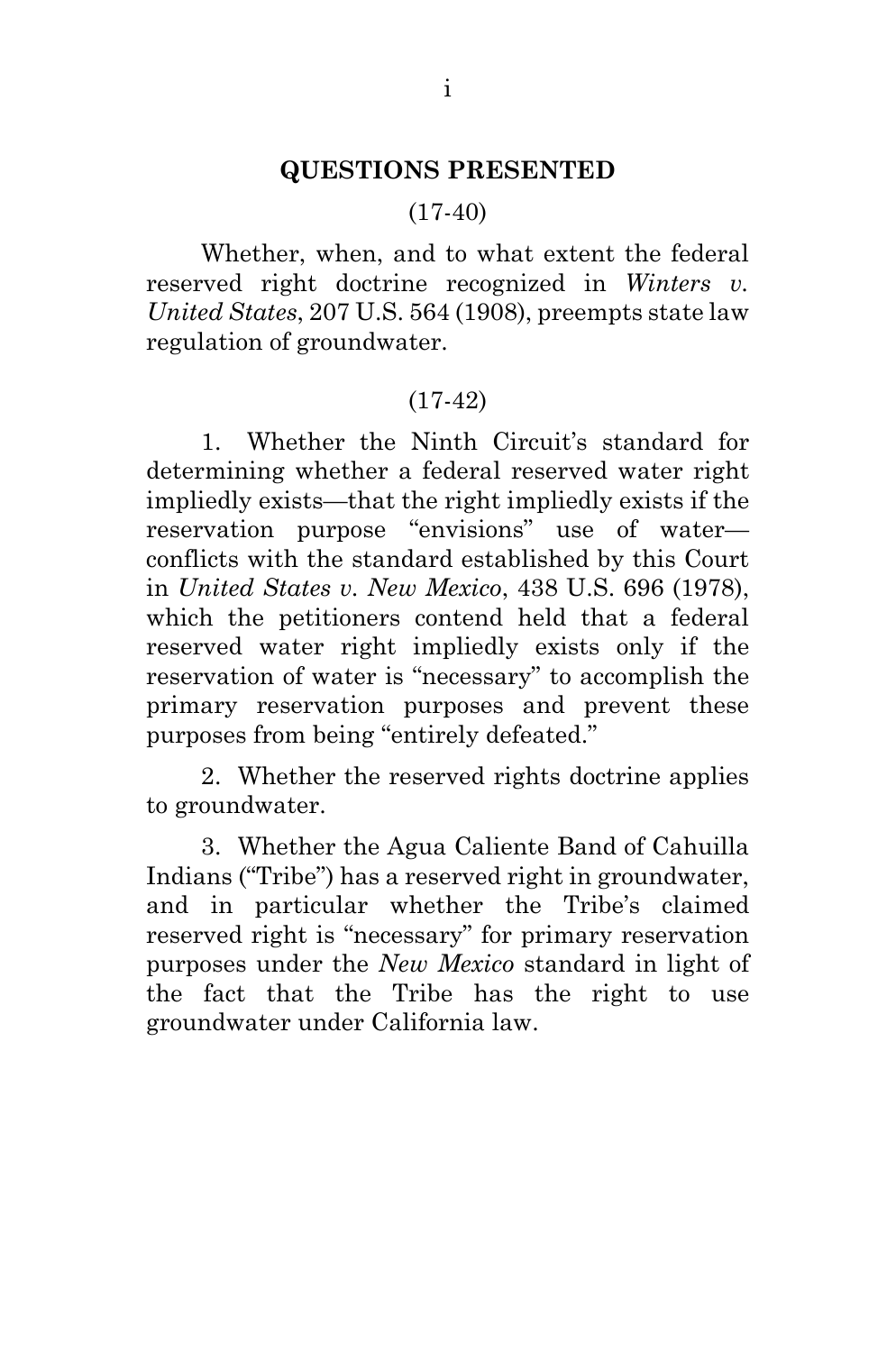## **TABLE OF CONTENTS**

| <b>INTRODUCTION AND SUMMARY OF REASON</b>                                                                                                                                                                                                                                              |  |
|----------------------------------------------------------------------------------------------------------------------------------------------------------------------------------------------------------------------------------------------------------------------------------------|--|
| FACTUAL AND LEGAL BACKGROUND  3                                                                                                                                                                                                                                                        |  |
| REASON FOR GRANTING THE PETITIONS 6                                                                                                                                                                                                                                                    |  |
| The Petitions Present the Significant<br>National Issue of Whether a Federal<br>Reserved Groundwater Right May Be<br>Implied Regardless of Whether Such<br>an Implied Right May Violate the<br><b>Constitutionally Protected Property</b><br>Rights of Non-Federal Groundwater Users 6 |  |
|                                                                                                                                                                                                                                                                                        |  |
|                                                                                                                                                                                                                                                                                        |  |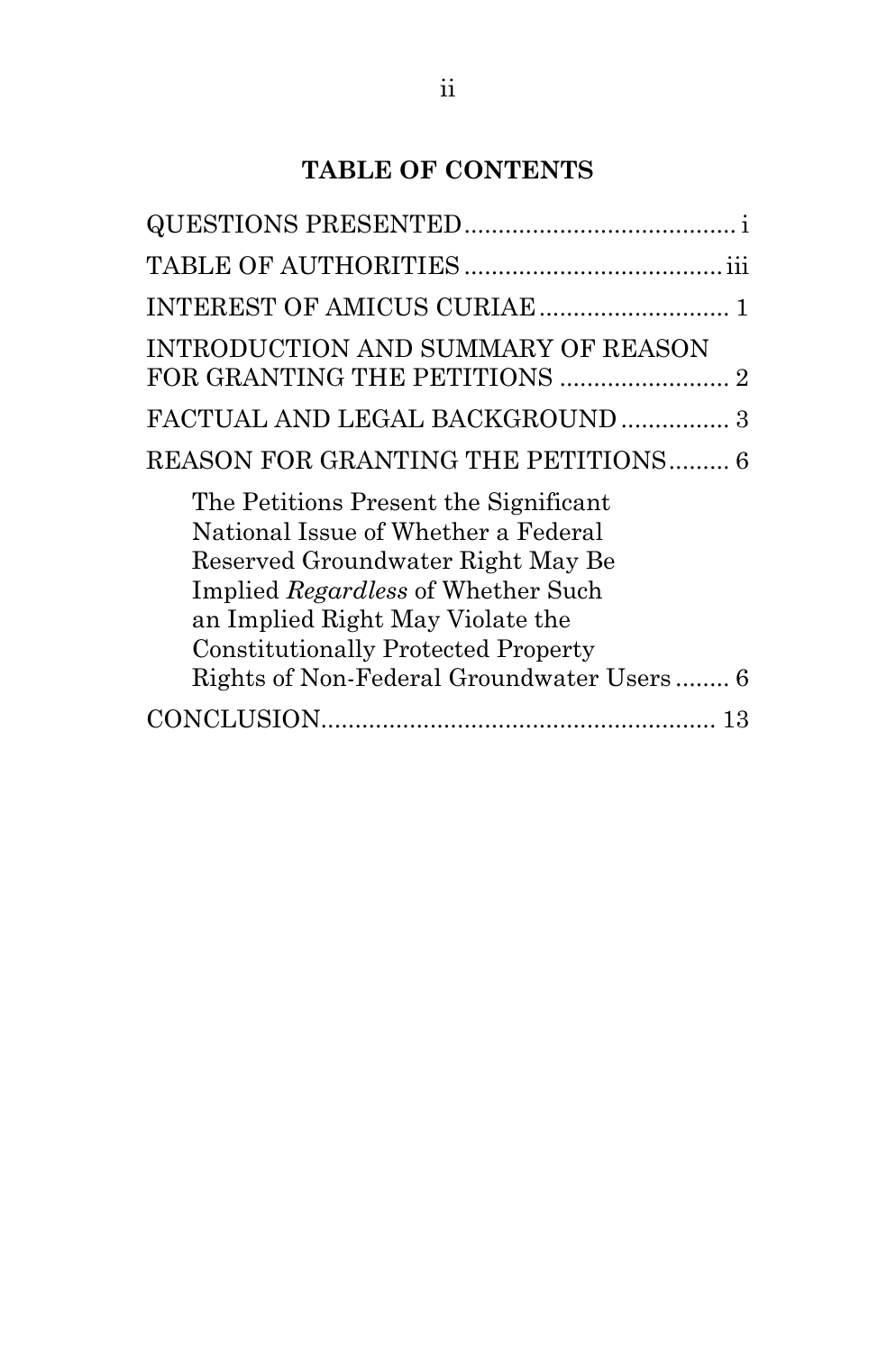### **TABLE OF AUTHORITIES**

# **Cases**

| Allegretti & Co. v. County of Imperial,<br>42 Cal. Rptr. 3d 122 (Ct. App. 2006)  10 |
|-------------------------------------------------------------------------------------|
| Cal. Water Serv. Co. v. Edward Sidebotham &                                         |
| California v. United States,                                                        |
| Cappaert v. United States,                                                          |
| Casitas Mun. Water. Dist. v. United States,<br>543 F.3d 1276 (Fed. Cir. 2008)  10   |
| City of Barstow v. Mojave Water Agency,                                             |
| Colorado v. New Mexico, 459 U.S. 176 (1982)  8                                      |
| Katz v. Walkinshaw, 74 P. 766 (Cal. 1903) 8                                         |
| Klamath Irrig. Dist. v. United States,                                              |
| Koontz v. St. Johns River Water Mgmt. Dist.,                                        |
| Langbrook Properties, Ltd. v. Surrey County                                         |
| Lucas v. S.C. Coastal Council,                                                      |
| Mazurek v. Armstrong, 520 U.S. 968 (1997) 2                                         |
| Penn Central Transportation Co. v.<br>New York City, 438 U.S. 104 (1978)  10        |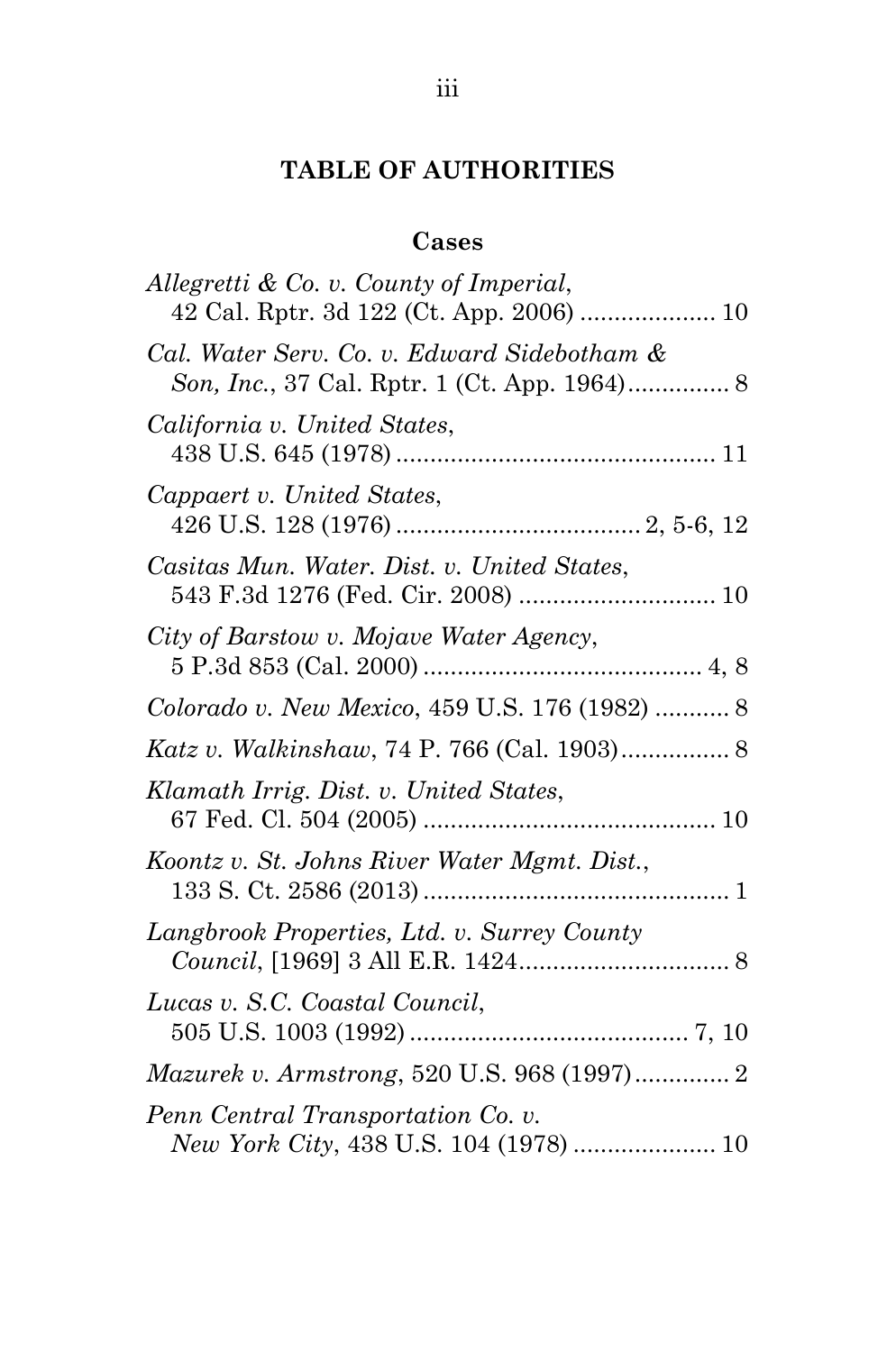| Solid Waste Agency of N. Cook County v.<br>U.S. Army Corps of Eng'rs,                |
|--------------------------------------------------------------------------------------|
| Tulare Lake Basin Water Storage Dist. v.<br>United States, 49 Fed. Cl. 313 (2001) 10 |
| U.S. Army Corps of Eng'rs v. Hawkes Co.,                                             |
| United States v. New Mexico,                                                         |
| <i>Winters v. United States, 207 U.S. 564 (1908)</i> 4                               |

## **Rules**

### **Other Authorities**

| Blumm, Michael C., Federal Reserved<br>Water Rights as a Rule of Law,              |  |
|------------------------------------------------------------------------------------|--|
|                                                                                    |  |
| Butler, Lynda L., The Governance<br>Function of Constitutional Property,           |  |
| Dellapenna, Joseph W., A Primer on<br>Groundwater Law,                             |  |
| Frost, Peter M.K., Protecting and Enhancing<br>Wild and Scenic Rivers in the West, |  |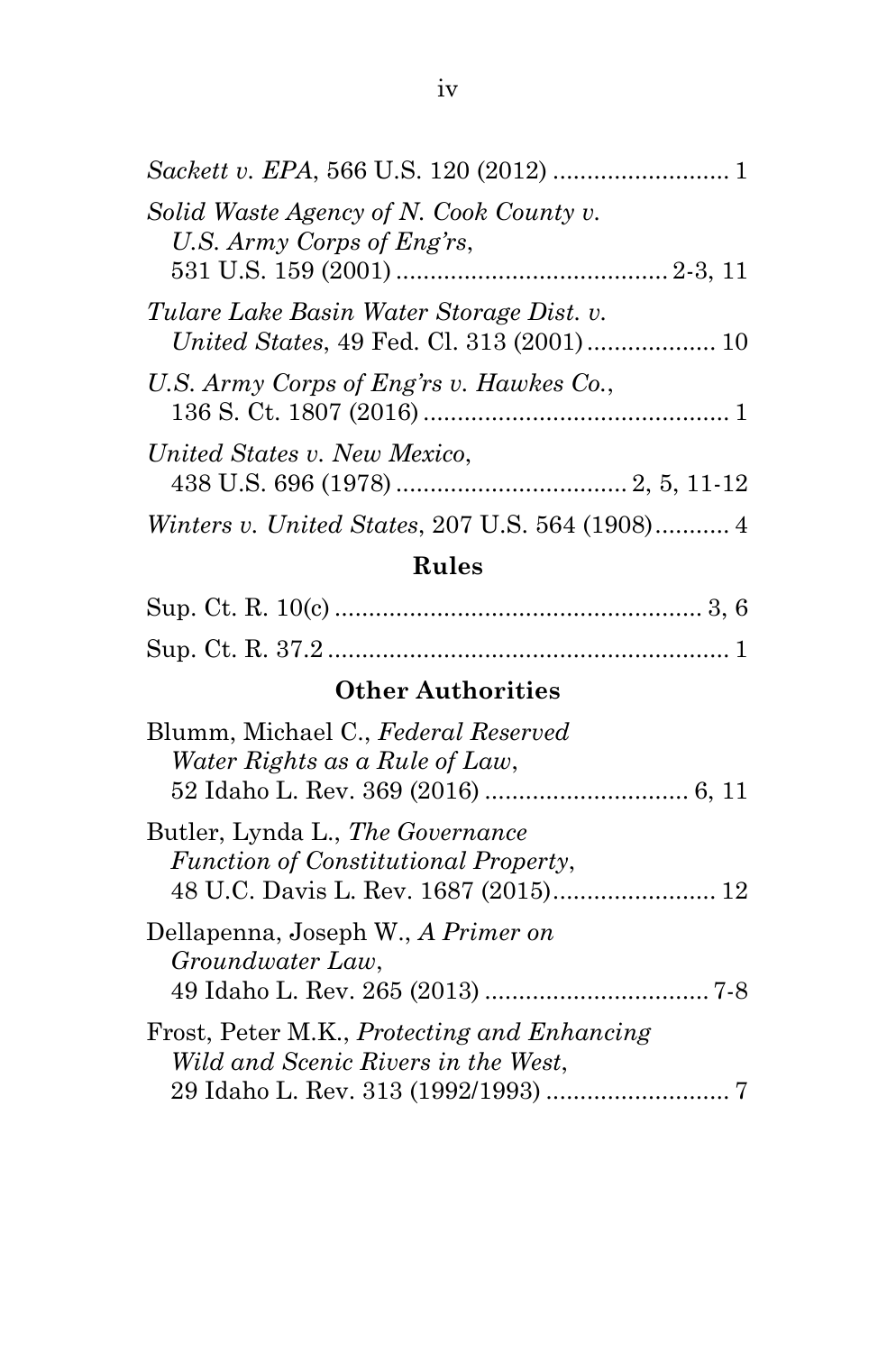| Griffith, Gwendolyn, Note, <i>Indian</i><br>Claims to Groundwater: Reserved<br>Rights or Beneficial Interest?,                                                                                        |  |
|-------------------------------------------------------------------------------------------------------------------------------------------------------------------------------------------------------|--|
| Huffman, James L., Background Principles and<br>the Rule of Law: Fifteen Years After Lucas,                                                                                                           |  |
| Leonard, Debbie, Doctrinal Uncertainty in the<br>Law of Federal Reserved Water Rights:<br>The Potential Impact on Renewable Energy<br><i>Development</i> , 50 Nat. Resources J. 611 (2010)  11        |  |
| Meyers, Charles J., The Colorado River,                                                                                                                                                               |  |
| Osswald, Meg, Seeing the Forest for Its Trees:<br>The Case for Individualized Analysis of Implied<br>Federally Reserved Water Rights on National<br>Forests, 7 Ariz. J. Envtl. L. & Pol'y 1 (2016)  6 |  |
| Owen, Dave, Taking Groundwater,                                                                                                                                                                       |  |
| Pulver, Robert A., Comment, <i>Liability Rules</i><br>as a Solution to the Problem of Waste in<br>Western Water Law: An Economic Analysis,<br>76 Cal. L. Rev. 671 (1988)<br>12                        |  |
| Ratliff, Dale, A Proper Seat at the Table:<br><i>Affirming a Broad Winters</i><br><i>Right to Groundwater,</i>                                                                                        |  |
| Royster, Judith V., Winters in the East:<br><i>Tribal Reserved Rights to Water in</i><br>Riparian States, 25 Wm. & Mary                                                                               |  |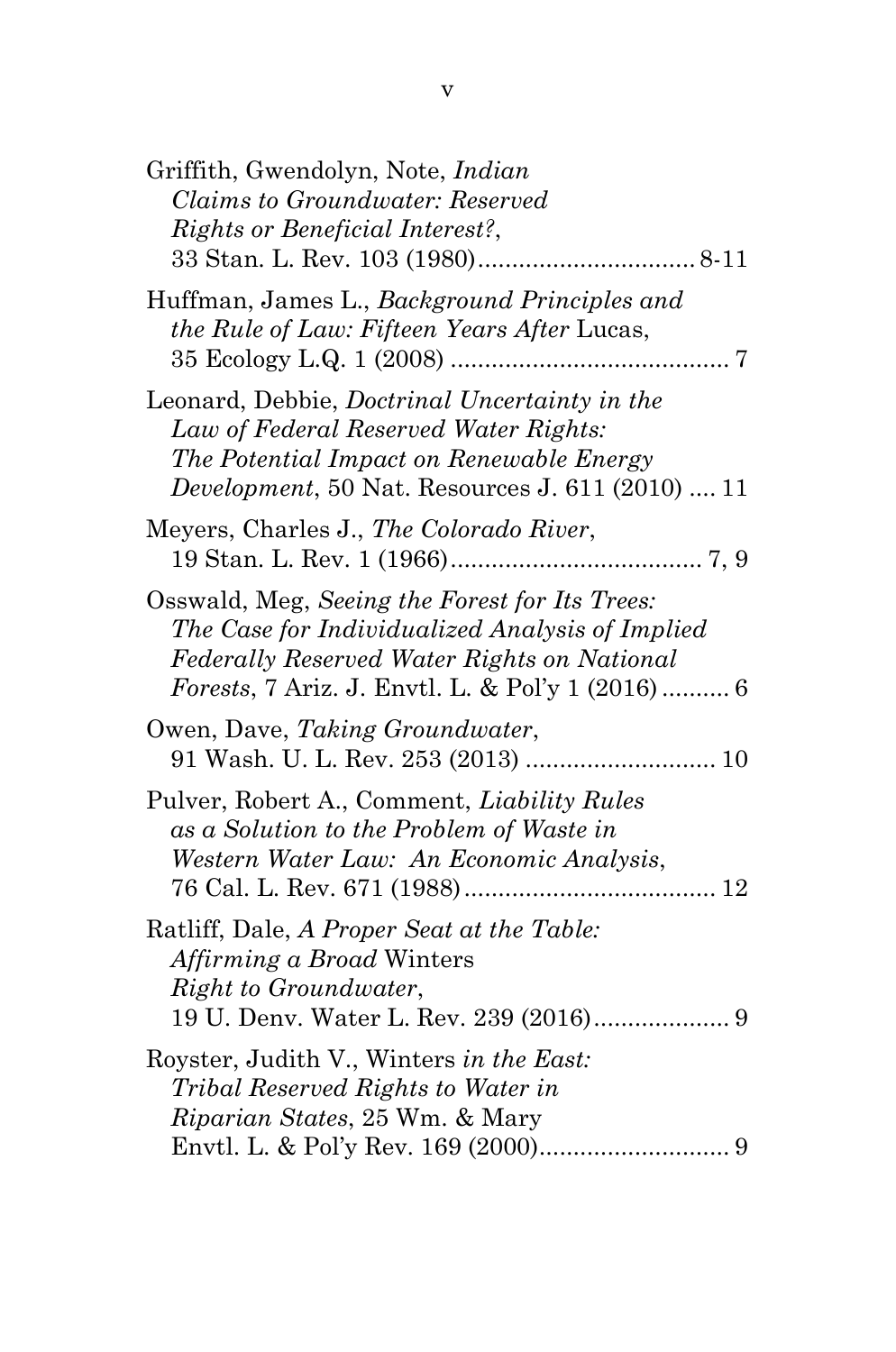| Shosteck, Debbie, Beyond Reserved Rights: |  |
|-------------------------------------------|--|
| Tribal Control Over Groundwater           |  |
| Resources in a Cold Winters Climate,      |  |
|                                           |  |

Thompson, Jr., Barton H., *Beyond Connections: Pursuing Multidimensional Conjunctive Management*, 47 Idaho L. Rev. 273 (2011)........... 12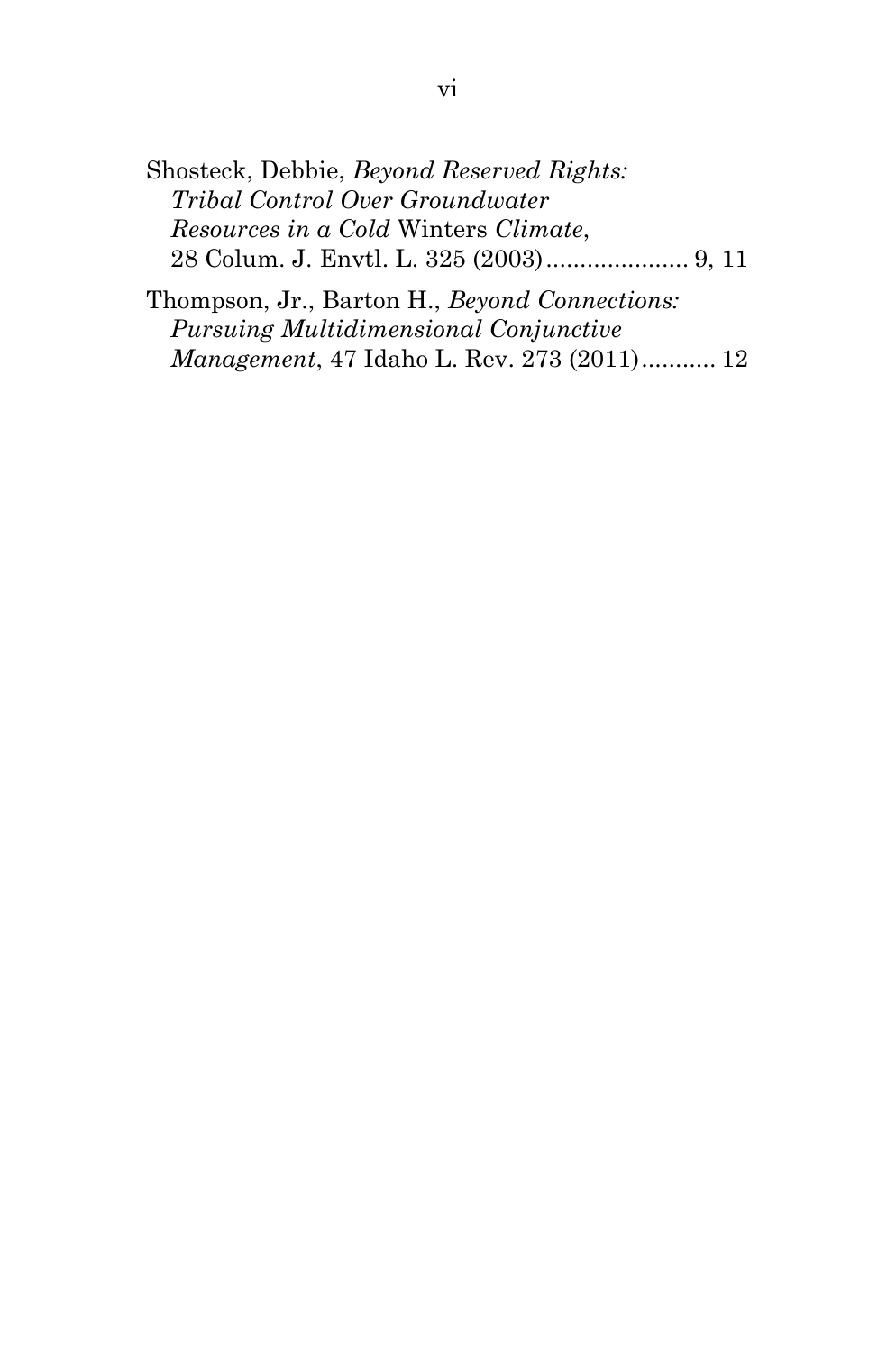#### **INTEREST OF AMICUS CURIAE**

Pursuant to Supreme Court Rule 37.2[,1](#page-0-0) Pacific Legal Foundation (PLF) respectfully submits this brief amicus curiae in support of Petitioners Coachella Valley Water District, *et al.*, in No. 17-40, and Petitioners Desert Water Agency, *et al.*, in No. 17-42.

PLF is the nation's oldest public interest legal foundation that fights, in state and federal courts throughout the nation, for limited government and the strong protection of private property rights. PLF attorneys have regularly appeared before this Court to defend property rights against overreaching government. *E.g.*, *U.S. Army Corps of Eng'rs v. Hawkes Co.*, 136 S. Ct. 1807 (2016) (counsel of record for respondent); *Koontz v. St. Johns River Water Mgmt. Dist.*, 133 S. Ct. 2586 (2013) (counsel of record for petitioner); *Sackett v. EPA*, 566 U.S. 120 (2012) (counsel of record for petitioners).

The petitions seek review of a decision of the Court of Appeals for the Ninth Circuit that extends the doctrine of federal reserved water rights to groundwater. The ruling does so without any consideration of the effect such expansion may have on the groundwater rights of non-federal water users. PLF is therefore concerned about the harmful impacts

<sup>&</sup>lt;sup>1</sup> All parties have consented to the filing of this brief, and counsel of record for all parties received timely notice of the intention to file the brief. Letters demonstrating such consent and notice have been filed with the Clerk of the Court. No counsel for any party authored this brief in whole or in part, and no counsel or party made a monetary contribution intended to fund its preparation or submission. No person other than Amicus Curiae PLF, its members, or its counsel made a monetary contribution to the brief's preparation or submission.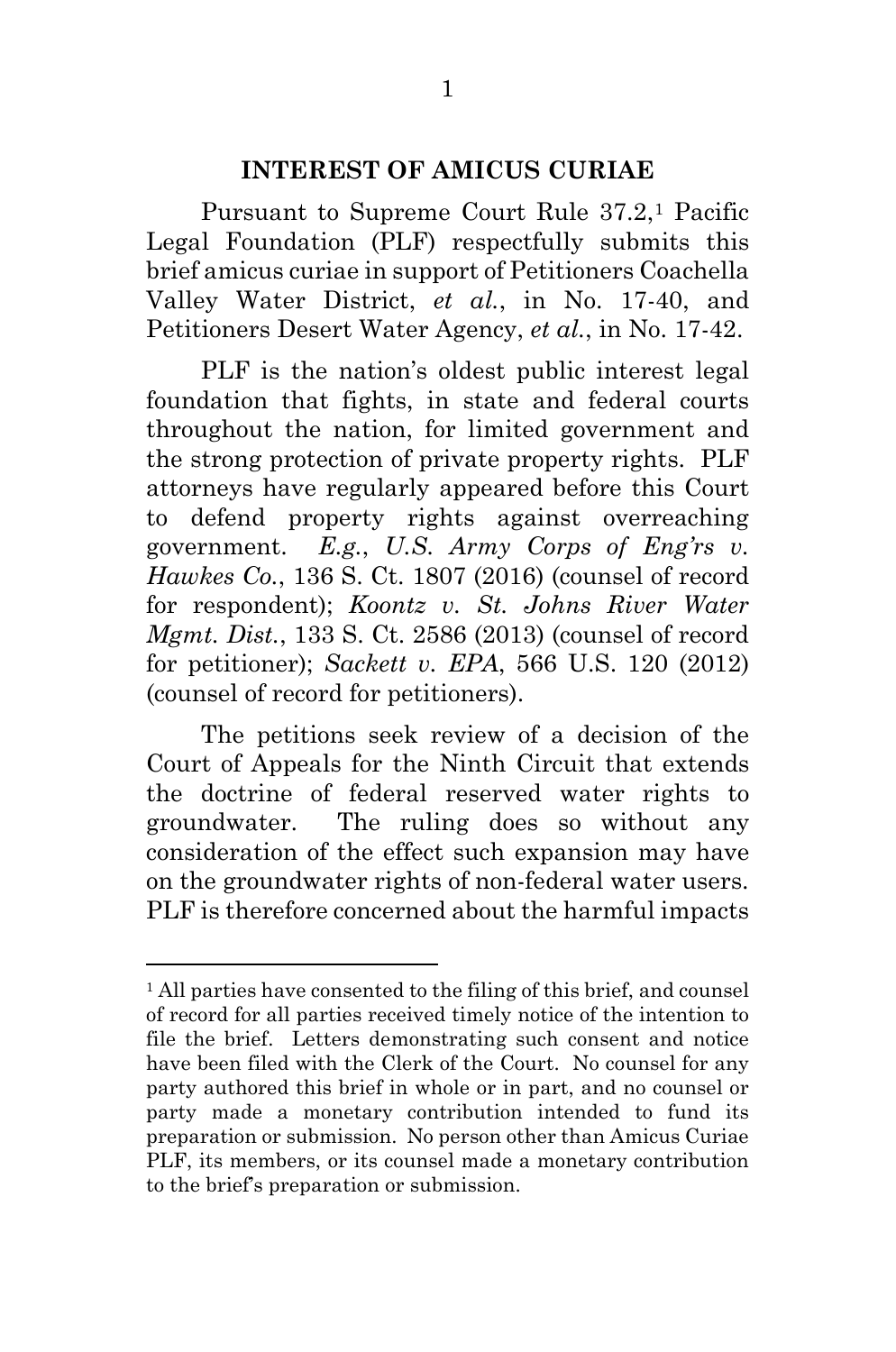that the decision may have on the water rights of landowners throughout the western United States.

### **INTRODUCTION AND SUMMARY OF REASON FOR GRANTING THE PETITIONS**

This Court adheres to the presumption that, when the federal government withdraws land from the public domain, it also reserves water rights sufficient to fulfill the reservation's purposes. *Cappaert v. United States*, 426 U.S. 128, 138 (1976). Below, the Court of Appeals held that these federal reserved water rights can extend to groundwater. 17- 42 App. 22. In reaching that result, the lower court did not consider how reserved rights would operate under existing state law. 17-42 App. 21-22. This inattention was supposedly justified by the preemptive effect that such rights have on state law. *Id*. The Ninth Circuit therefore did not at all consider whether recognition of a federal reserved right to groundwater might—notwithstanding the right's preemptive power—effect a taking of existing nonfederal groundwater rights, and thereby violate the Fifth Amendment's prohibition on the taking of private property for public use without just compensation. The lower court's excessively narrow analysis portends significant disruption to the constitutional administration of water law in the western United States.

The existence of a federal reserved water right depends on *implied* intent. *United States v. New Mexico*, 438 U.S. 696, 699-702 (1978). But the federal government is not presumed to violate the rights of its citizens. *See Mazurek v. Armstrong*, 520 U.S. 968, 972 (1997) (per curiam) ("We do not assume unconstitutional legislative intent . . . ."); *Solid Waste*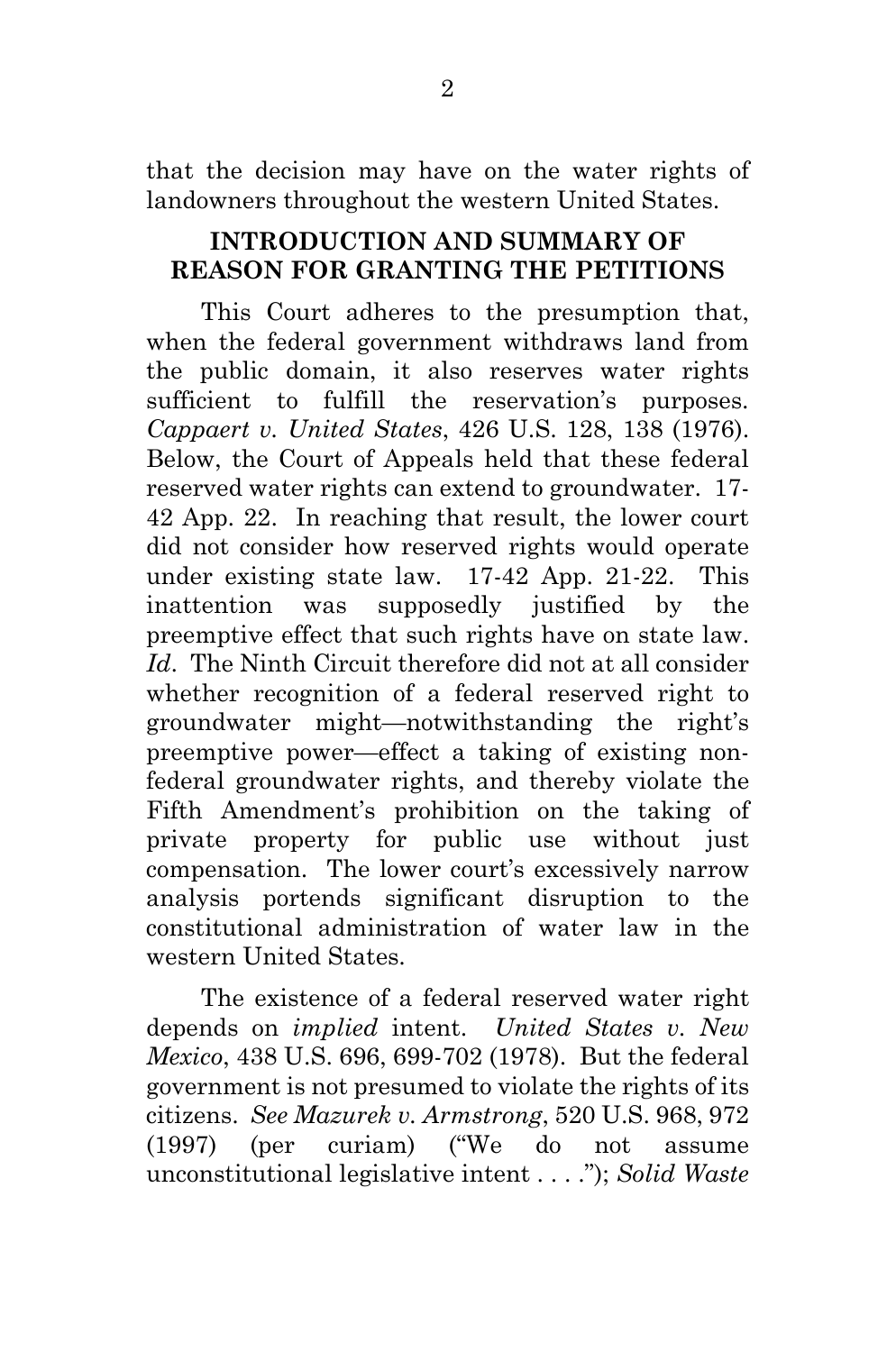*Agency of N. Cook County v. U.S. Army Corps of Eng'rs*, 531 U.S. 159, 172-74 (2001) (adhering to the "assumption that Congress does not casually authorize . . . interpret[ations that] push the limit of congressional authority," an assumption that "is heightened where the . . . interpretation alters the federal-state framework by permitting federal encroachment upon a traditional state power," such as "States' traditional and primary power over land and water use"). Consequently, if the reservation of a federal water right raises serious questions about the taking of non-federal water rights without just compensation, then such questions present a strong reason *not* to imply an intent to reserve a federal right. The decision below omits this consideration, thereby categorically ascribing to the federal government a callous disregard for its citizens' liberties.

The petitions should be granted to ensure that the worthy aims of federal reservations do not override the property rights of those reservations' neighbors. *Cf*. Sup. Ct. R. 10(c).

### **FACTUAL AND LEGAL BACKGROUND**

The Agua Caliente Band of Cahuilla Indians has dwelt in the Coachella Valley of Southern California since pre-colonial times. 17-42 App. 24. The Tribe's federally created reservation, which dates to the 1870s, comprises a patchwork of parcels situated throughout the Valley's principal towns. 17-42 App. 5. The Tribe or its lessees operate hotels, golf courses, and other commercial enterprises on the reservation. 17-42 App. 30, 42 n.7. The reservation partially overlies the Valley's groundwater basin; for that reason, the Tribe enjoys a state-law right (shared with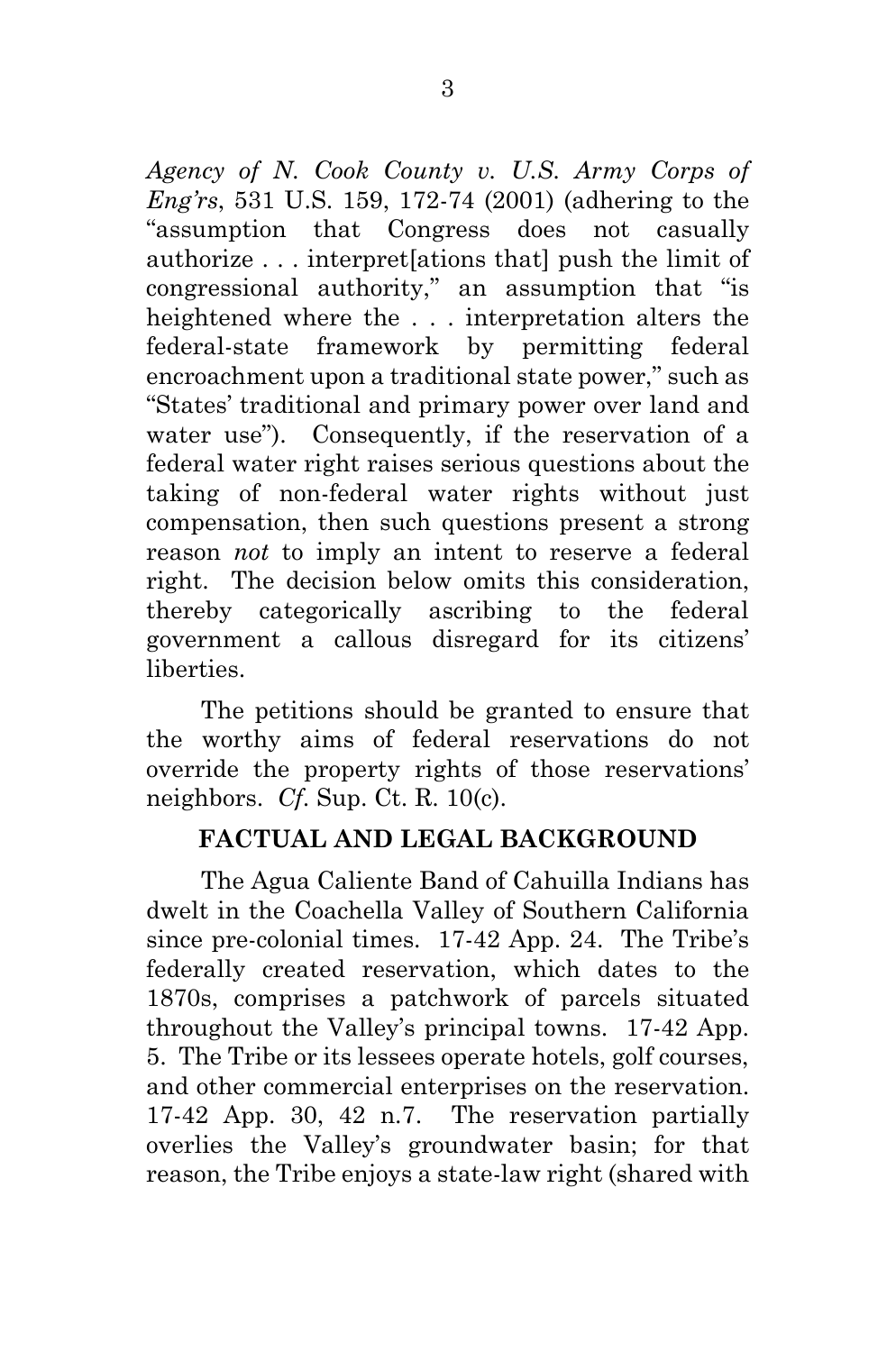other overlying owners) to the basin's groundwater.[2](#page-10-0) *See City of Barstow v. Mojave Water Agency*, 5 P.3d 853, 863 (Cal. 2000). In 2013, the Tribe brought an action against the Petitioners to establish, among other things, the existence of a federal reserved water right in the reservation's underlying groundwater. 17-42 App. 8.

The doctrine of federal reserved water rights derives from *Winters v. United States*, 207 U.S. 564 (1908). The case arose out of a dispute between Indians residing on the Fort Belknap Reservation, and neighboring non-Indian water users. The latter had diverted for commercial purposes most of the water that otherwise would have flowed through the reservation, prior to any such Indian diversion. The non-Indian diverters therefore claimed superiority of title under Montana's water law doctrine of prior appropriation. *Id*. at 568-69. This Court rejected that claim by recognizing in the reservation's originating documents an implied water right with a priority date as of the date of the reservation, which antedated and therefore superseded the non-Indian appropriators' claims. *See id.* at 576-77. This implied water right was justified, in the Court's view, because Congress would have had no good reason to reserve land for the Indians without also reserving the right to sufficient water for the reservation's purpose, which for the Fort Belknap Reservation was to encourage the Indians to adopt an agricultural (and thus very waterdependent) way of life. *Id*. at 576.

Over a century later, the *Winters* doctrine still teaches that the federal government, when

<span id="page-10-0"></span><sup>2</sup> Although the Tribe itself does not pump any groundwater, some of its lessees do. 17-42 App. 30.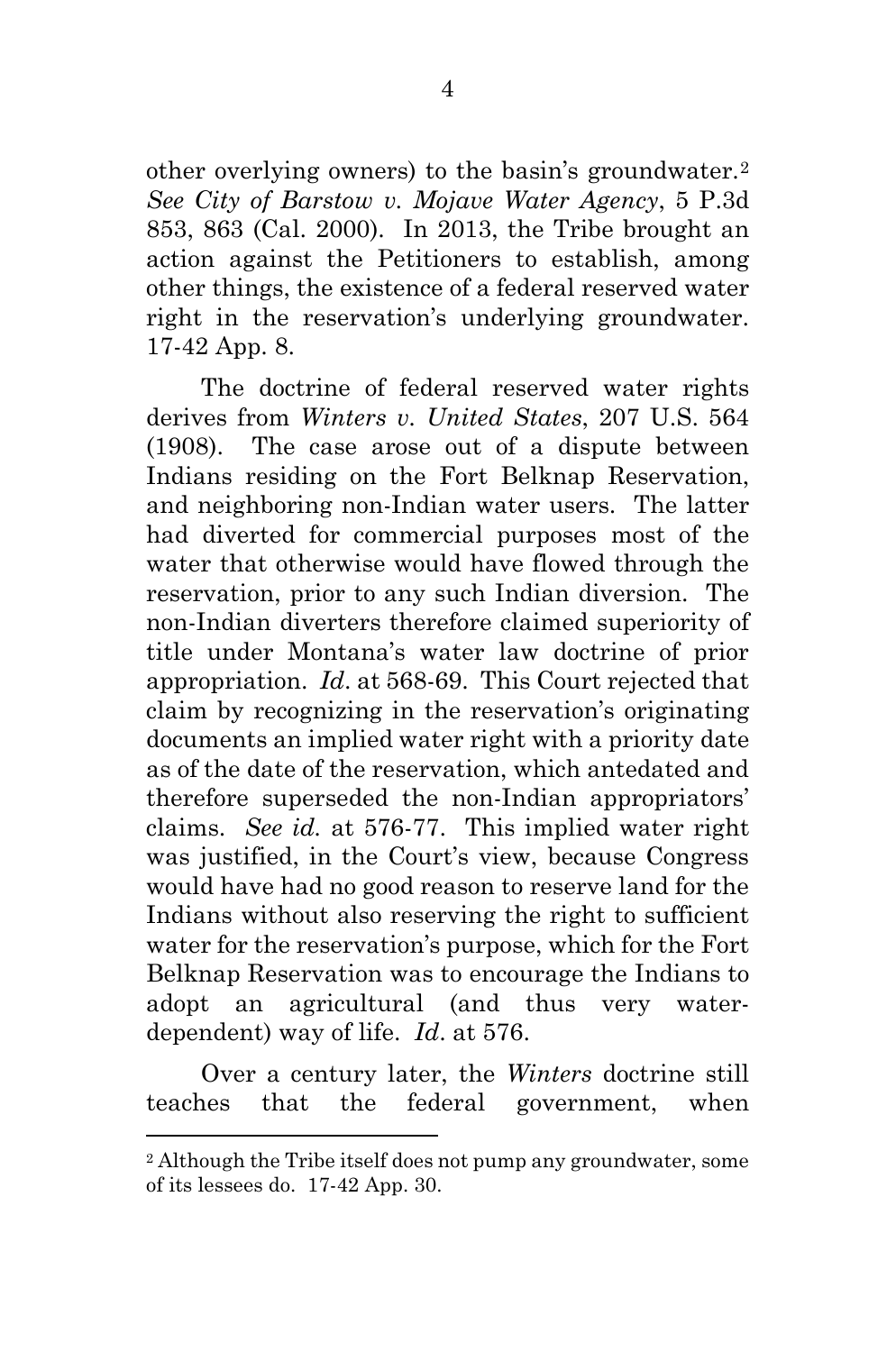withdrawing land from the public domain, impliedly reserves the right to enough water to carry out the necessary purposes of the withdrawn land. *See New Mexico*, 438 U.S. at 699-700 ("Congress . . . impliedly authorized [the President] to reserve 'appurtenant water then unappropriated to the extent needed to accomplish the purpose of the reservation,' . . . 'only [to] that amount of water necessary to fulfill the purpose of the reservation, no more.'") (quoting *Cappaert*, 426 U.S. at 138, 141) (emphases removed).

Below, the Ninth Circuit held that the Tribe can assert a *Winters* reserved water right in the groundwater underlying the Tribe's reservation. 17- 42 App. 22. The Ninth Circuit explained that, given the Coachella Valley's arid climate, the federal government naturally would have intended to reserve some water for the Tribe. 17-42 App. 16-17. Such an intent also reasonably would have extended, in the court's view, to the groundwater beneath the reservation, because it is (i) "appurtenant" to the reservation, and (ii) necessary to satisfy the Tribe's needs in light of the inadequate supply of surface water. 17-42 App. 17-19. That the Tribe's existing state-law groundwater right might make a reserved groundwater right unnecessary was, in the Ninth Circuit's view, an irrelevant point. 17-42 App. 21. The court therefore gave no attention to whether a federal reserved water right to groundwater might effect a taking of non-Tribal water rights. *See id*.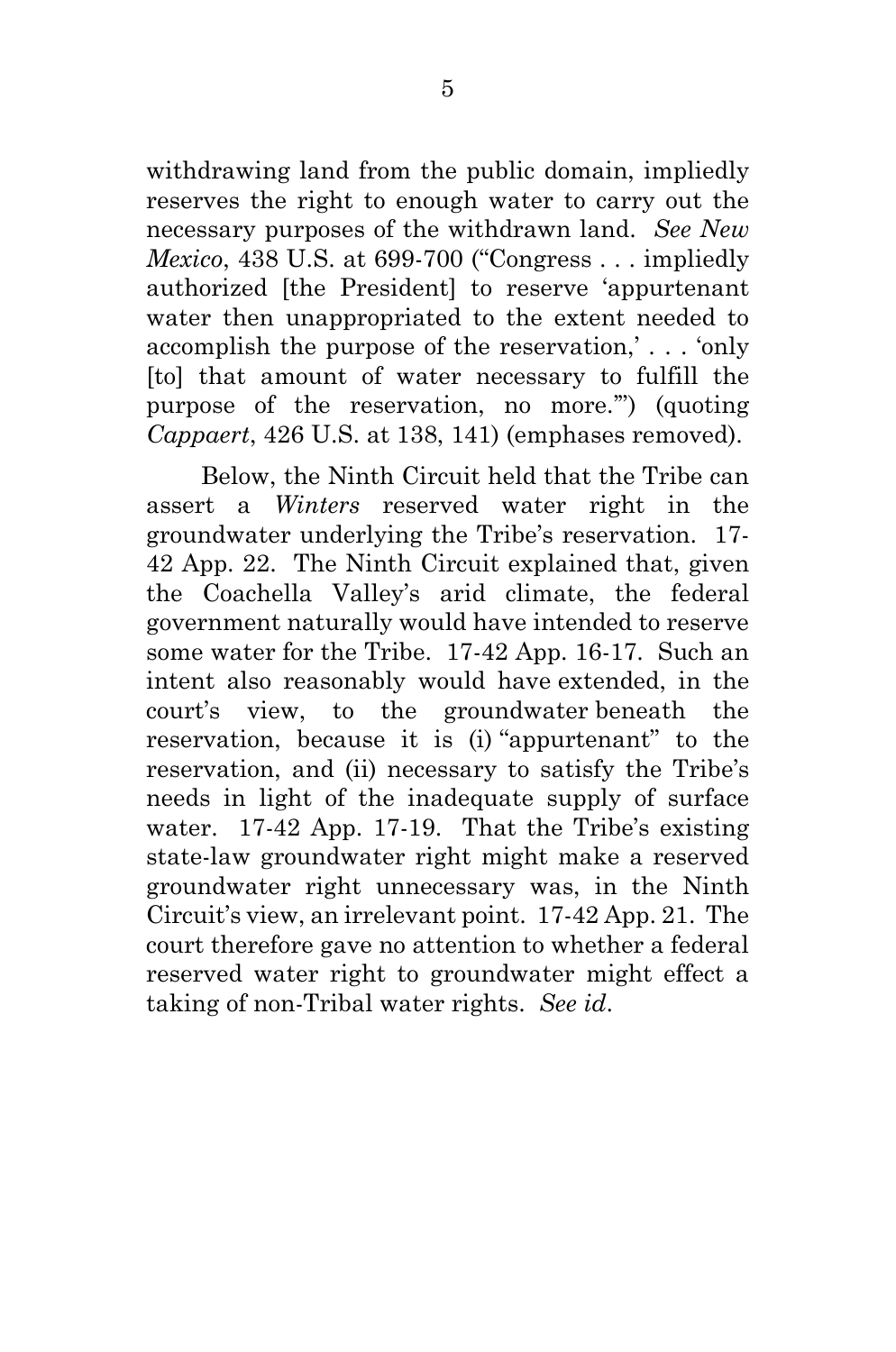### **REASON FOR GRANTING THE PETITIONS**

**The Petitions Present the Significant National Issue of Whether a Federal Reserved Groundwater Right May Be Implied** *Regardless* **of Whether Such an Implied Right May Violate the Constitutionally Protected Property Rights of Non-Federal Groundwater Users**

The Ninth Circuit's decision raises significant and as yet unconsidered takings questions, and thereby presents an issue of national importance meriting this Court's review. *See* Sup. Ct. R. 10(c). Although judicial and scholarly attention to *Winters* and its progeny has been substantial[,3](#page-12-0) little consideration has been given to the takings implications of federal reserved water rights.[4](#page-12-1) The reason for that inattention owes to the *form* of water right that is usually in play in cases addressing federal reserved water rights.

Typically, such rights have been asserted in contexts where the governing state law is prior appropriation, a doctrine which adheres to the rule of first in time, first in right. *See Cappaert*, 426 U.S. at 139 n.5. For a federal reserved water right, "[t]he priority date is the date the reservation is created," and thus rights "arising thereafter are subordinate" to

<span id="page-12-0"></span><sup>3</sup> *See* Meg Osswald, *Seeing the Forest for Its Trees: The Case for Individualized Analysis of Implied Federally Reserved Water Rights on National Forests*, 7 Ariz. J. Envtl. L. & Pol'y 1, 2 (2016) ("The federal reserved water rights doctrine presents courts with a daunting task [that] ha[s] been the topic of extensive debate.").

<span id="page-12-1"></span><sup>4</sup> *See* Michael C. Blumm, *Federal Reserved Water Rights as a Rule of Law*, 52 Idaho L. Rev. 369, 370 n.4 (2016) (citing one study that found no instance of a federal reserved water right's destruction of any private right).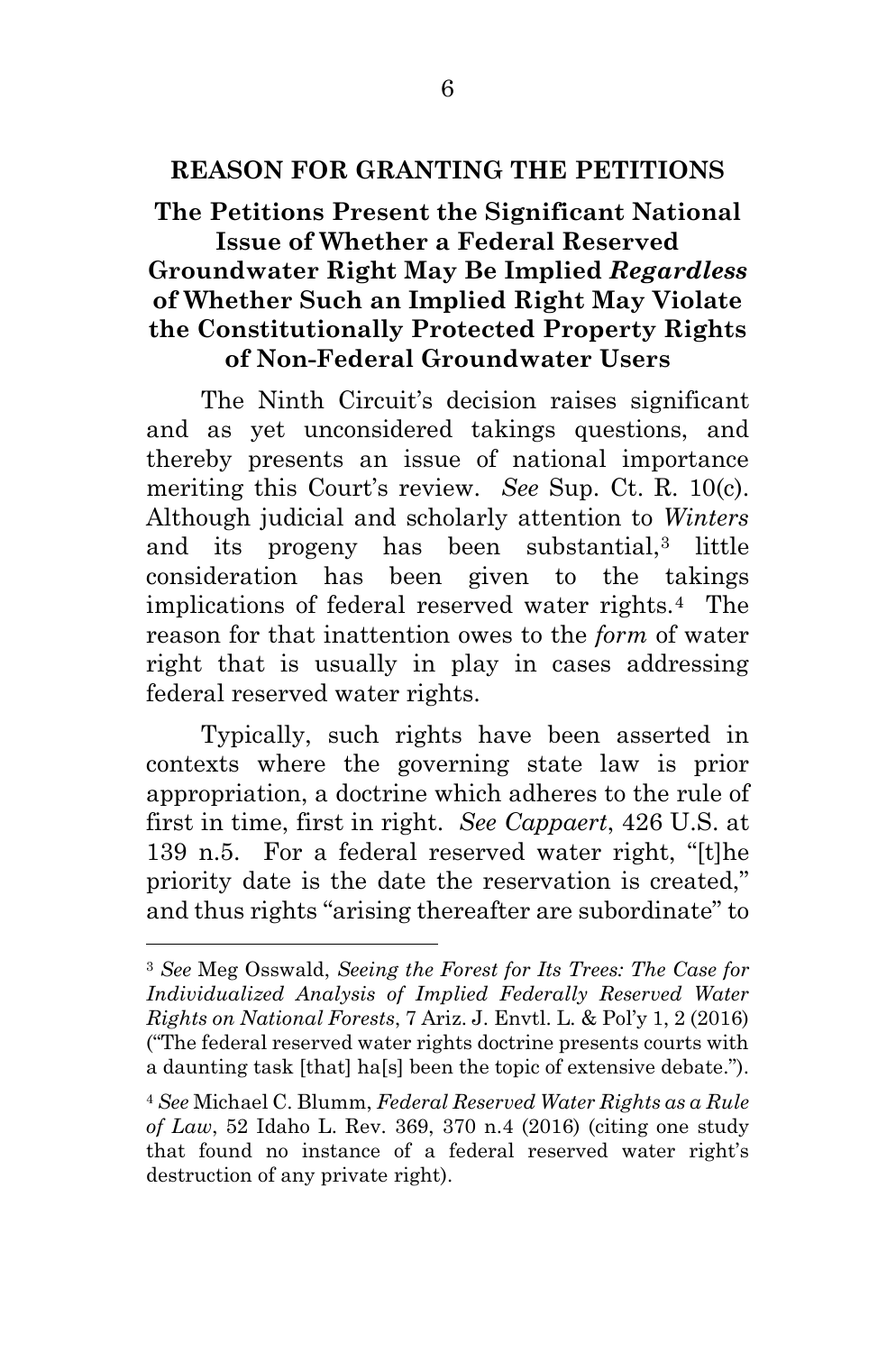the federal right. Charles J. Meyers, *The Colorado River*, 19 Stan. L. Rev. 1, 65 (1966). Hence, in the usual *Winters* scenario, a federal reserved water right operates like a background principle of property law.[5](#page-13-0) Government regulation that is consistent with such a background principle does not violate the Fifth Amendment's prohibition on the taking of private property for public use without just compensation. *Lucas v. S.C. Coastal Council*, 505 U.S. 1003, 1031-32 (1992). For that reason, federal reserved water rights cannot infringe appropriative rights acquired *after* a reservation (like those in *Winters*), because any apparent infringement merely reflects a limitation inherent in the title of appropriators who are junior to the reserved (and thereby senior) water right.[6](#page-13-1)

But the constitutional fit between a federal reserved water right in groundwater and the rights of other groundwater users is much poorer, because groundwater often is governed by legal regimes other than prior appropriation. In fact, prior appropriation is only one of several state-law systems regulating groundwater. Joseph W. Dellapenna, *A Primer on Groundwater Law*, 49 Idaho L. Rev. 265, 269 (2013). For example, some states follow the traditional

<span id="page-13-0"></span><sup>5</sup> James L. Huffman, *Background Principles and the Rule of Law: Fifteen Years After* Lucas, 35 Ecology L.Q. 1, 11 n.51 (2008) ("Indian reserved water rights are relevant to a takings claim involving water rights in the same way as common law principles are relevant to any takings claim. Both may be part of the definition of a property interest claimed to have been taken.").

<span id="page-13-1"></span><sup>6</sup> Peter M.K. Frost, *Protecting and Enhancing Wild and Scenic Rivers in the West*, 29 Idaho L. Rev. 313, 349 n.163 (1992/1993) ("No taking occurs when the federal government asserts its reserved water rights over junior rights.").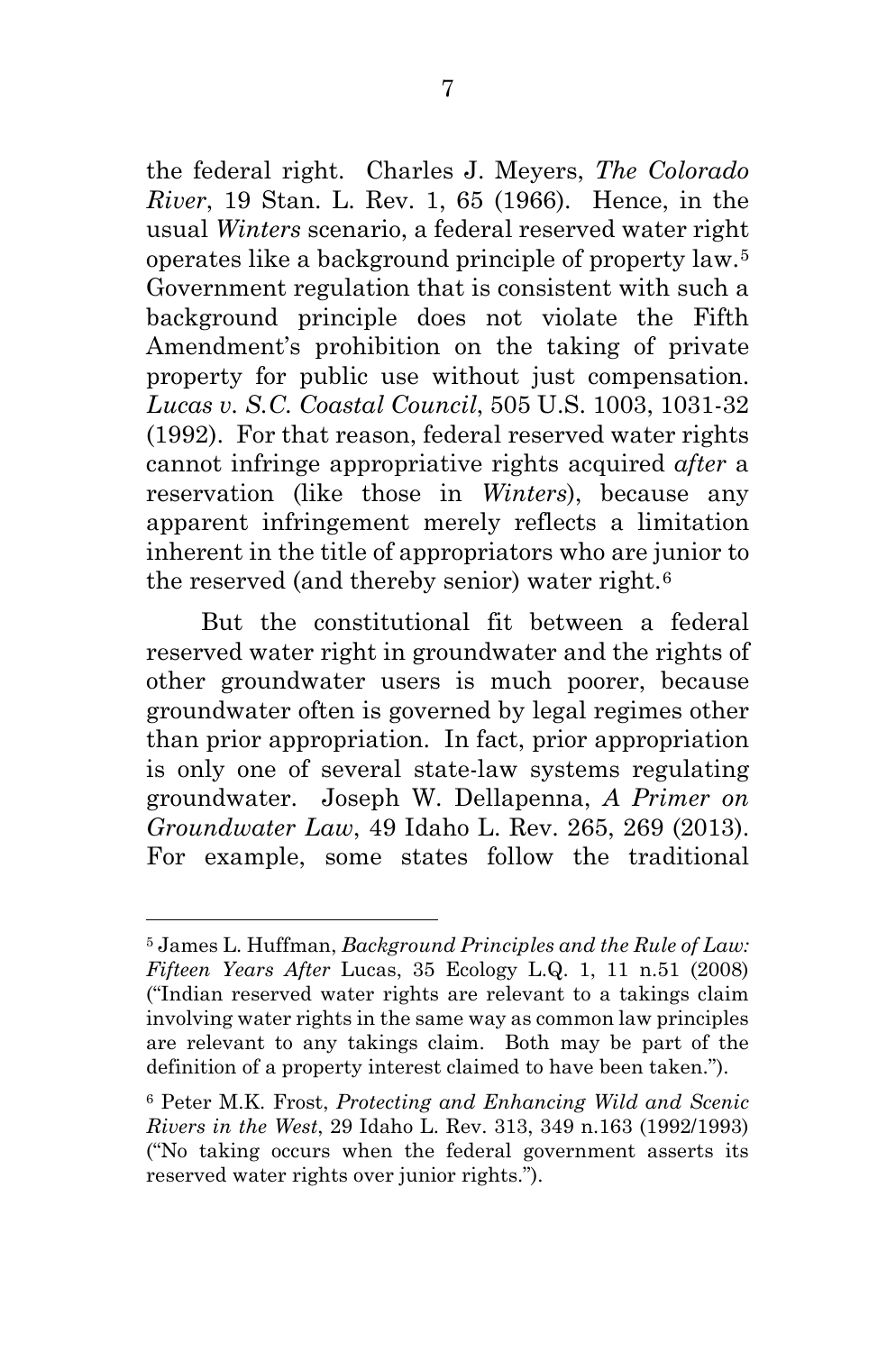English rule of absolute dominion, $\tau$  whereas others follow a riparian-like<sup>[8](#page-14-1)</sup> rule of reasonable use. Gwendolyn Griffith, Note, *Indian Claims to Groundwater: Reserved Rights or Beneficial Interest?*, 33 Stan. L. Rev. 103, 107-08 (1980). For its part, California follows a rule of "correlative" rights. *Id*. at 108-09 (citing *Katz v. Walkinshaw*, 74 P. 766 (Cal. 1903)). Under this approach, an overlying owner's right (one to which the Tribe is entitled) is "analogous to that of the riparian owner in a surface stream," in that it is based on the ownership of the land, not priority of use,[9](#page-14-2) *City of Barstow*, 5 P.3d at 863 (quoting *Cal. Water Serv. Co. v. Edward Sidebotham & Son, Inc.*, 37 Cal. Rptr. 1, 6 (Ct. App. 1964)), and, unlike the usual prior appropriation rule, cannot be extinguished by desuetude. Griffith, *supra*, at 109. But whether correlative or otherwise, groundwater rights in a non-

<span id="page-14-0"></span><sup>7</sup> The rule of absolute dominion allows that a person "may abstract the water under his land which percolates in undefined channels to whatever extent he pleases, notwithstanding that this may result in the abstraction of water percolating under the land of his neighbor and, thereby, cause him injury." Dellapenna, *supra*, at 271 (quoting *Langbrook Properties, Ltd. v. Surrey County Council*, [1969] 3 All E.R. 1424).

<span id="page-14-1"></span><sup>8</sup> According to the riparian doctrine, "the owner of land contiguous to a watercourse is entitled to have the stream flow by or through his land undiminished in quantity and unpolluted in quality, except that any riparian proprietor may make whatever use of the water that is reasonable with respect to the needs of other appropriators." *Colorado v. New Mexico*, 459 U.S. 176, 179 n.4 (1982).

<span id="page-14-2"></span><sup>9</sup> The principal difference between a correlative right and other non-appropriative groundwater rights is that the former is limited to the safe yield of the groundwater aquifer in proportion to the overlying landowner's holdings. Dellapenna, *supra*, at 276.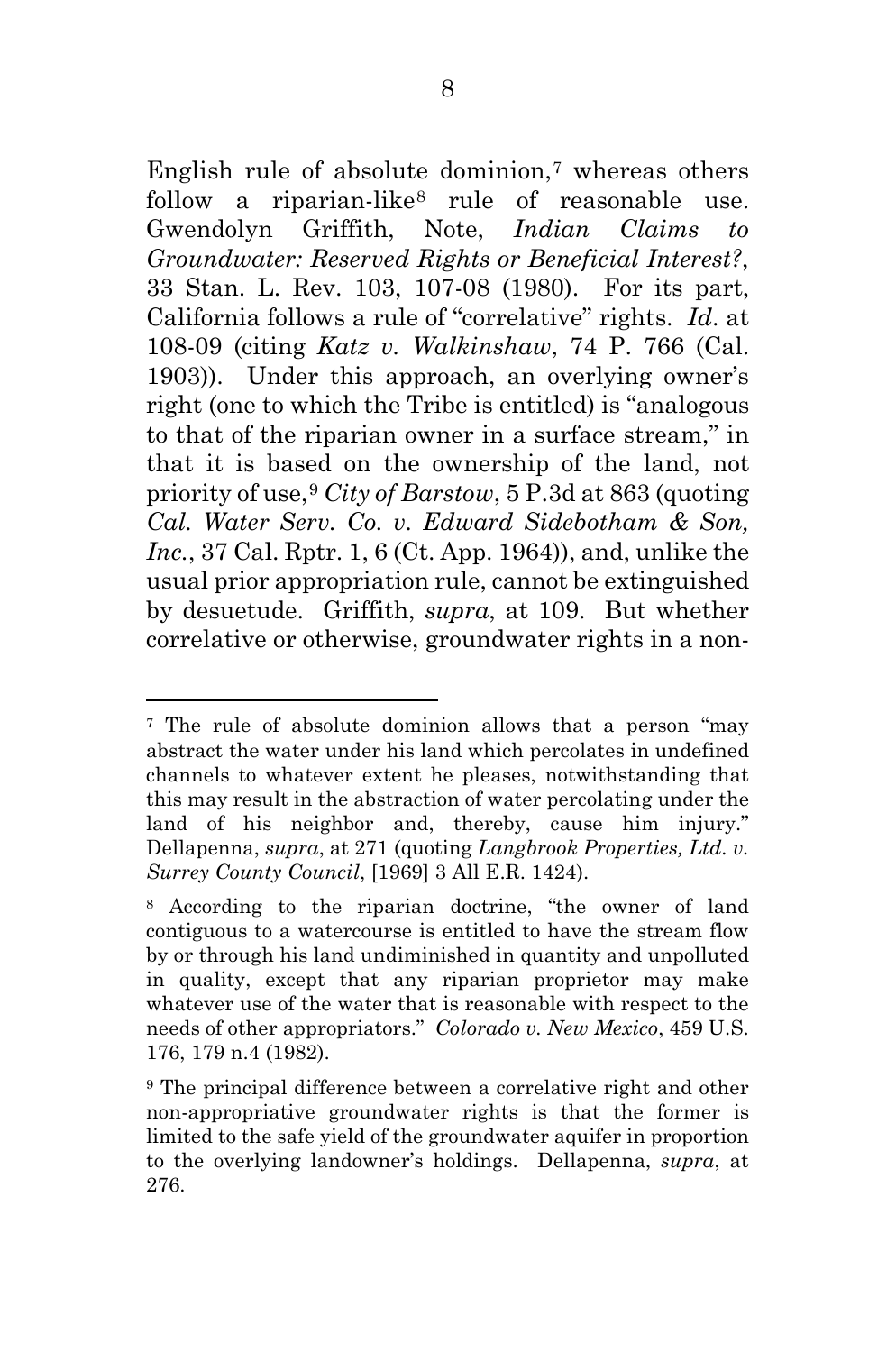appropriation jurisdiction do not depend on seniority of use. *See id*. at 107-10.

For that reason, the insertion of a federal reserved groundwater right into such a jurisdiction again, whether absolute dominion, reasonable use, or correlative rights—will frustrate the existing groundwater rights of overlying owners substantially more than in a prior appropriation system.<sup>10</sup> Such a right's assertion in a non-appropriative context will result in competing uses' being deemed unreasonable per se, or in their subordination to the reserved right's full satisfaction.<sup>11</sup> Either outcome puts overlying owners in a substantially weaker position because their rights will no longer be truly correlative (or, for

<span id="page-15-0"></span>l <sup>10</sup> *See* Debbie Shosteck, *Beyond Reserved Rights: Tribal Control Over Groundwater Resources in a Cold* Winters *Climate*, 28 Colum. J. Envtl. L. 325, 341 (2003) ("Federal rights to surface water can be readily accommodated in a prior appropriation system [but,] precisely because of the quantifiable and temporal nature of federal rights, they are ill-suited to groundwater regimes that do not follow a prior appropriation system."). *Cf*. Meyers, *supra*, at 68 (noting "the vast difference between the rights of the Indians in an appropriation state and their rights in a riparian state").

<span id="page-15-1"></span><sup>11</sup> Judith V. Royster, Winters *in the East: Tribal Reserved Rights to Water in Riparian States*, 25 Wm. & Mary Envtl. L. & Pol'y Rev. 169, 197-98 (2000). *See* Griffith, *supra*, at 116 ("[I]n times of shortage, Indian uses are satisfied at the expense of non-Indian uses [and the] right of the Indians to a preemptive share imposes a duty upon non-Indians to defer to Indian uses.). *See also* Dale Ratliff, *A Proper Seat at the Table: Affirming a Broad*  Winters *Right to Groundwater*, 19 U. Denv. Water L. Rev. 239, 256-57 (2016) (observing that, because federal reserved water rights "need not accommodate other users" and "are not based solely on tribe's current need for water," they necessarily would conflict with the correlative rights of other groundwater users).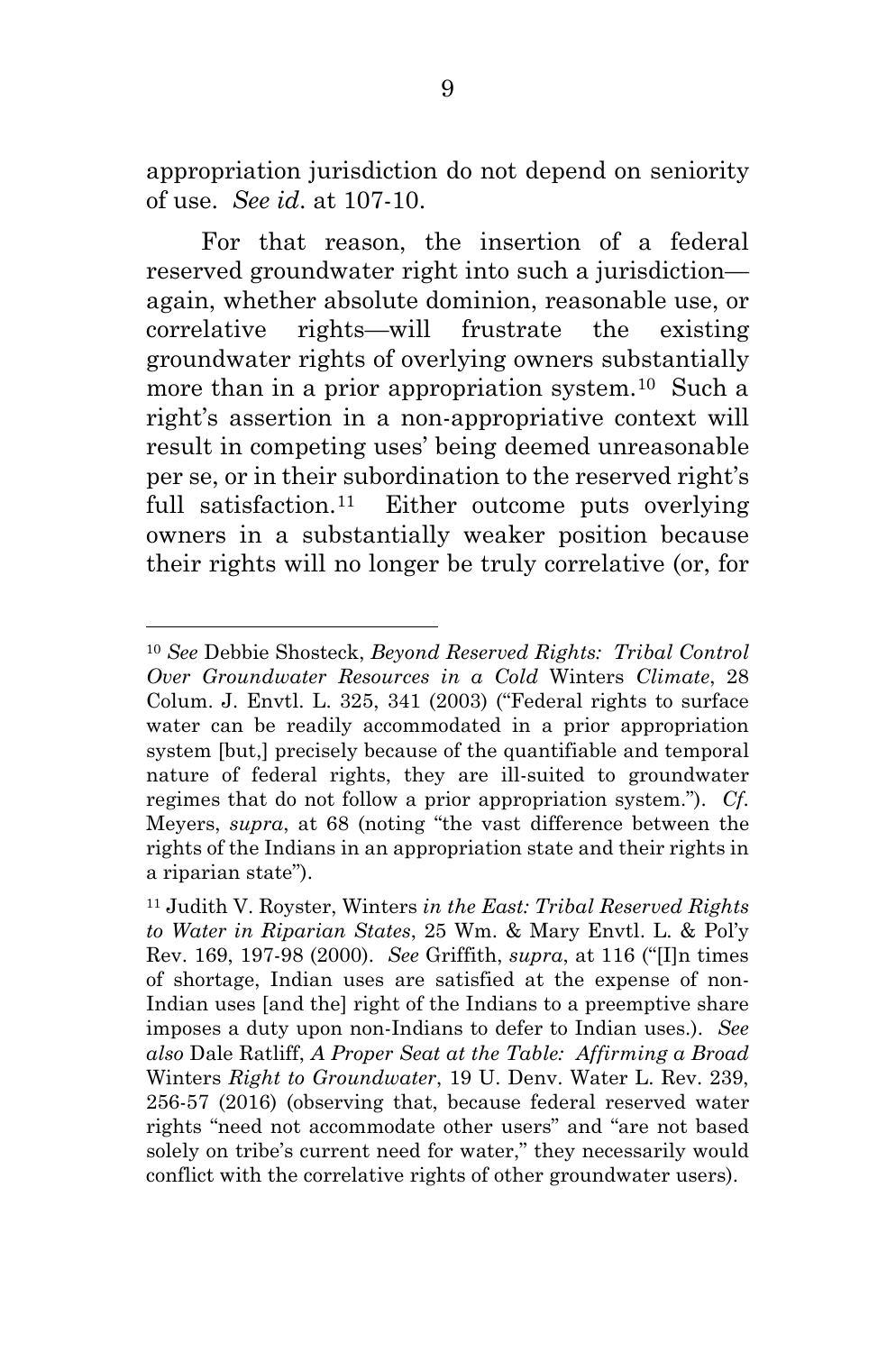that matter, riparian or absolute) as compared to a trumping federal reserved right.[12](#page-16-0)

Because of the overriding nature of such a reserved right, it is at least plausible that its assertion as against other overlying owners would result in a total or near-total loss in their own water rights, thereby effecting a regulatory taking[13](#page-16-1) under *Lucas*, 505 U.S. at 1031-32 (proscription of all beneficial use effects a taking), or *Penn Central Transportation Co. v. New York City*, 438 U.S. 104, 124 (1978) (when less than all beneficial use has been proscribed, a taking depends on, among other things, the regulation's economic impact and the property owner's reasonable investment-backed expectations). *Cf*. Dave Owen, *Taking Groundwater*, 91 Wash. U. L. Rev. 253, 278 (2013) ("Groundwater/takings litigation is a growing phenomenon."). The insertion of a federal reserved right "decreases the value of non-Indian investment, both by present use, which decreases the amount of groundwater actually available, and by injecting an

<span id="page-16-0"></span><sup>12</sup> *See* 17-42 App. 21 ("[S]tate water entitlements do not affect our analysis with respect to the creation of the Tribe's federally reserved water right."). *See also* Griffith, *supra*, at 116 ("Applying the Indian reserved rights doctrine to groundwater adversely affects the rights of non-Indians under existing state  $law.'$ ).

<span id="page-16-1"></span><sup>13</sup> Any diminution in groundwater use might qualify as a per se taking under a physical takings test, although the applicability of that test to water rights is unclear. *Compare Casitas Mun. Water. Dist. v. United States*, 543 F.3d 1276, 1296 (Fed. Cir. 2008), *and Tulare Lake Basin Water Storage Dist. v. United States*, 49 Fed. Cl. 313, 319 (2001) (both applying a physical takings test to the alleged taking of water rights), *with Allegretti & Co. v. County of Imperial*, 42 Cal. Rptr. 3d 122, 132 (Ct. App. 2006), *and Klamath Irrig. Dist. v. United States*, 67 Fed. Cl. 504, 538 (2005) (declining to apply such a test).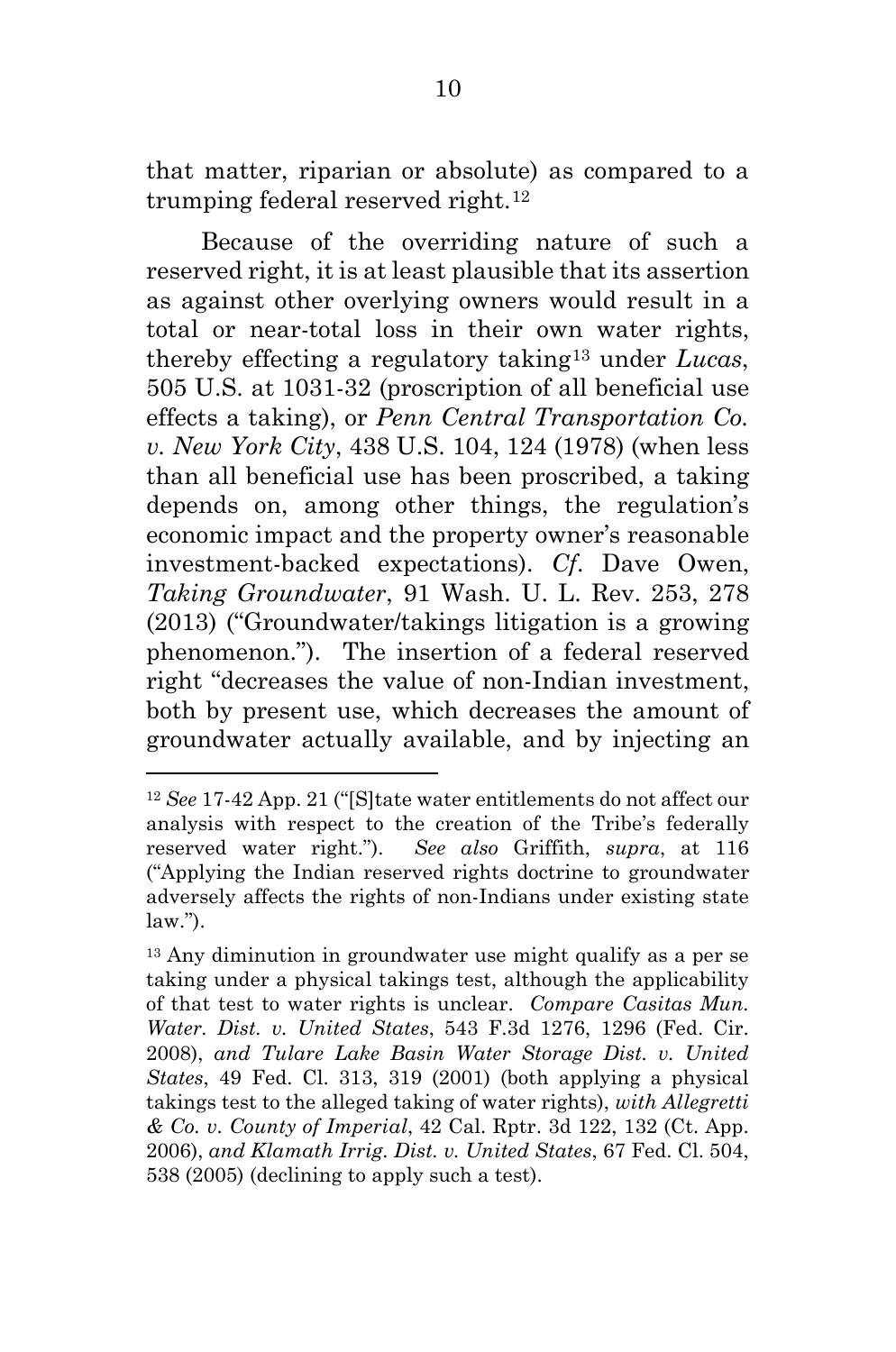element of uncertainty into the planning of future uses." *See* Griffith, *supra*, at 119. Moreover, such a right "could upset longstanding property right expectations," Debbie Leonard, *Doctrinal Uncertainty in the Law of Federal Reserved Water Rights: The Potential Impact on Renewable Energy Development*, 50 Nat. Resources J. 611, 622 (2010), by "grant[ing] to Indian tribes the exclusive right to a resource [heretofore] shared by multiple groundwater users," Shosteck, *supra*, at 341.

This Court does not casually impute to the federal government a desire to tread close to the edge of unconstitutionality. *Solid Waste Agency*, 531 U.S. at 172-74. Yet that is precisely what the Ninth Circuit's decision does, by inferring an implied reserved right to groundwater without any concern for its effect on state water rights. The lower court's indifference to those rights runs counter to the wellestablished federal policy of accommodating state water law.[14](#page-17-0) Just as significantly, it ignores the solicitude this Court has shown to non-federal water users, a concern demonstrated by the Court's repeated refusal to infer a federal intent to reserve water already appropriated by non-federal users.[15](#page-17-1)

<span id="page-17-0"></span><sup>14</sup> *See California v. United States*, 438 U.S. 645, 653 (1978) (running through "[t]he history of the relationship between the Federal Government and the States in the reclamation of the arid lands of the Western States" is a "consistent thread of purposeful and continued deference to state water law by Congress"). *See also* Blumm, *supra*, at 374 n.28 (observing that the assigning of reservation priority dates to federal reserved water rights is consistent with the Congressional policy of accommodating state water systems).

<span id="page-17-1"></span><sup>15</sup> *See New Mexico*, 438 U.S. at 698 ("Congress did not intend . . . to relinquish its authority to reserve *unappropriated* water in the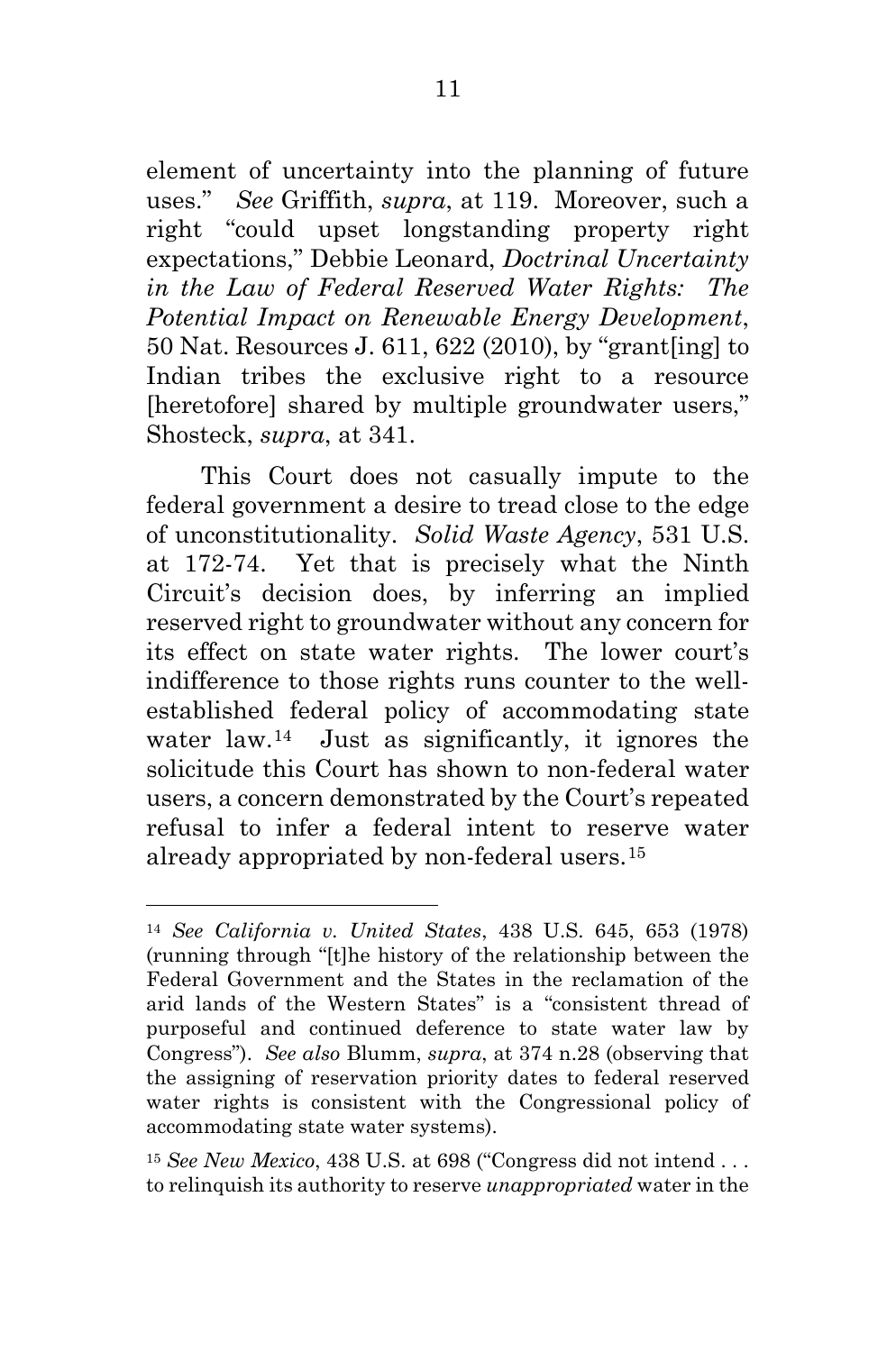These deficiencies in the Ninth Circuit's decision threaten disastrous effects throughout the West. Groundwater is an essential resource in that often drought-stricken land.[16](#page-18-0) A fair and efficient allocation of the resource is impossible without strong protection for all groundwater rights, including those of nonfederal landowners.[17](#page-18-1) By undercutting those rights, the Ninth Circuit's decision risks upsetting longstanding water law regimes. Granting the petitions will give the Court the opportunity to avoid this unsettlement and thereby shore up the property rights of the nation's groundwater users.

future for use on appurtenant lands withdrawn from the public domain for specific federal purposes.") (emphasis added); *Cappaert*, 426 U.S. at 139 ("In determining whether there is a federally reserved water right implicit in a federal reservation of public land, the issue is whether the Government intended to reserve *unappropriated* and thus available water.") (emphasis added).

<span id="page-18-0"></span><sup>16</sup> *See* Barton H. Thompson, Jr., *Beyond Connections: Pursuing Multidimensional Conjunctive Management*, 47 Idaho L. Rev. 273, 273 (2011) ("Groundwater is of immense importance in the United States, particularly in the West where precipitation is highly variable and often scarce.").

<span id="page-18-1"></span><sup>17</sup> *See* Robert A. Pulver, Comment, *Liability Rules as a Solution to the Problem of Waste in Western Water Law: An Economic Analysis*, 76 Cal. L. Rev. 671, 717 (1988) ("Most . . . authorities suggest that appropriators' ownership control over their appropriations be increased . . . ."). *See generally* Lynda L. Butler, *The Governance Function of Constitutional Property*, 48 U.C. Davis L. Rev. 1687, 1699 (2015) ("Mainstream economics . . . explain[s] how private property rights promote an efficient allocation of interests in resources and lead to greater social utility.").